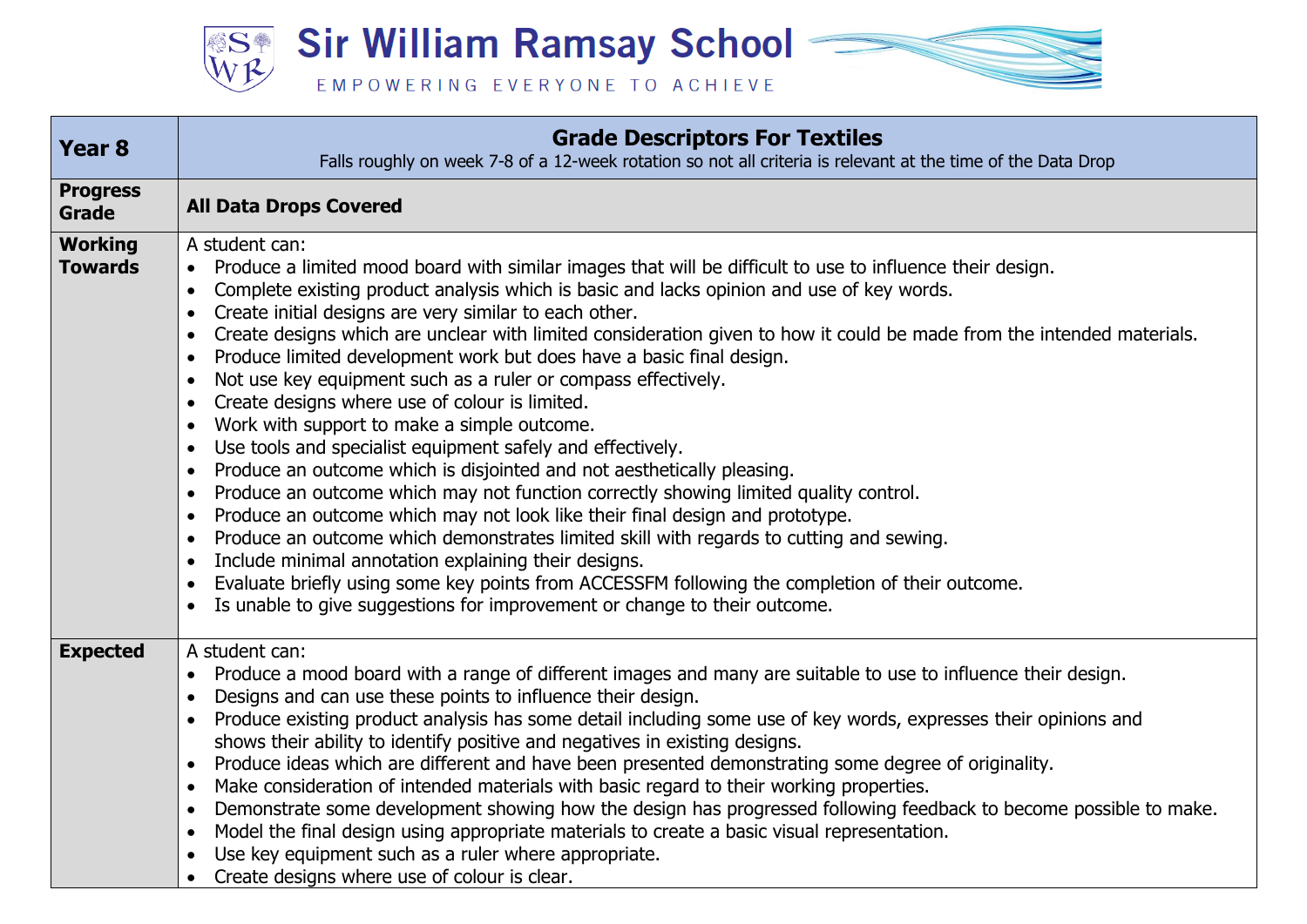|              | Work with support to make an outcome with some evidence of accuracy.                                                                                                  |
|--------------|-----------------------------------------------------------------------------------------------------------------------------------------------------------------------|
|              | Consistently use appropriate tools and specialist equipment safely and effectively.<br>$\bullet$                                                                      |
|              | Produce an outcome which either has a clear design and structure or may be random in places but the composition is still<br>pleasing.                                 |
|              | Produce an outcome which does function correctly showing consideration of quality control.<br>$\bullet$                                                               |
|              | Produce an outcome does look like their final design.<br>$\bullet$                                                                                                    |
|              | Produce an outcome demonstrates skill with regards to cutting and sewing.<br>$\bullet$                                                                                |
|              | Complete annotations explaining their designs throughout the design stage.<br>$\bullet$                                                                               |
|              | Evaluate in full sentences using all key points from ACCESSFM following the completion of their final outcome.<br>$\bullet$                                           |
|              | Give one or two suggestions for improvement or changes to their final outcome.                                                                                        |
| <b>Above</b> | A student can:                                                                                                                                                        |
|              | Produce a mood board with a wide range of different images and they have explained how they may influence their design.                                               |
|              | Produce existing product analysis, which is detailed including regular use of key words, expresses their opinions and                                                 |
|              | shows their ability to identify positive and negatives in existing designs.                                                                                           |
|              | Produce ideas which have been clearly presented with some degree of creativity, flair.<br>$\bullet$                                                                   |
|              | Consider use of intended materials regarding their working properties as well as ethical issues associated with this.<br>$\bullet$                                    |
|              | Demonstrate clear development showing how the design has progressed in multiple ways following feedback to become<br>$\bullet$<br>complex but still possible to make. |
|              | Model the final design using appropriate materials with a degree of skill.<br>$\bullet$                                                                               |
|              | Use key equipment such as a ruler, compass and flexi curves at all times.<br>$\bullet$                                                                                |
|              | Create designs where use of colour is clear.<br>$\bullet$                                                                                                             |
|              | Work independently to make an outcome with good evidence of accuracy.<br>$\bullet$                                                                                    |
|              | Consistently use appropriate tools and specialist equipment safely and effectively.<br>$\bullet$                                                                      |
|              | Produce an outcome which is structured and has a clear themed design.<br>$\bullet$                                                                                    |
|              | Produce an outcome which does function correctly showing consideration of quality control.<br>$\bullet$                                                               |
|              | Produce an outcome which clearly resembles their final design.<br>$\bullet$                                                                                           |
|              | Produce an outcome which demonstrates a good level of skill with regards to cutting and sewing.<br>$\bullet$                                                          |
|              | Complete detailed annotations making full use of key words explaining their designs throughout the design stage.<br>$\bullet$                                         |
|              | Evaluate in detailed full sentences using all key points from ACCESSFM following the completion of their final outcome.<br>$\bullet$                                  |
|              | Give one or two suggestions for improvement or changes to their final outcome which have been justified and sketched to<br>$\bullet$                                  |
|              | enable further understanding of the points being suggested.                                                                                                           |
|              | <b>Exceptional</b>   A student can:                                                                                                                                   |
|              | Produce a mood board with a wide range different images and they have explained how they may influence their design.                                                  |
|              | They have added justification for the inclusions of each image.                                                                                                       |